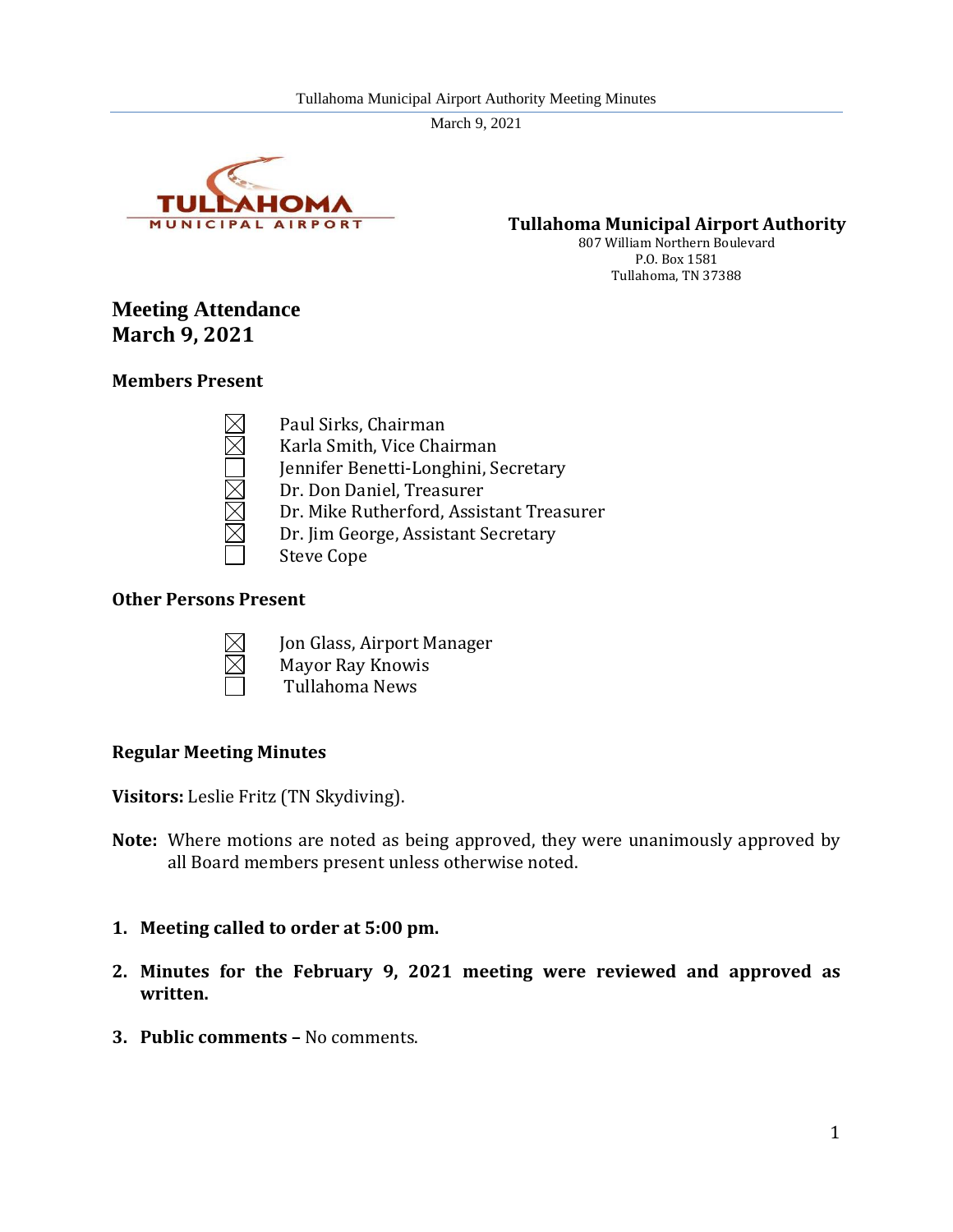**4. Treasurer's report** – Dr. Daniel, Treasurer, provided a high-level view of our financial status. We are sound financially. A print-out of our current financials was made available. Dr. Daniel announced he will have detailed information this coming month.

## **5. Jon Glass presented the below information as the Airport Manager report:**

# *CURRENT PROJECTS*

#### **Terminal Building** – **Terminal building hours are 8:00 am to 6:00 pm starting 3/14/21.**

**CARES Act –** We will receive \$30,000 that can be spent on just about any Airport items. The Aeronautics Division should send us an application to receive the money any day now. I believe we should spend \$15,000 in this fiscal year and \$15,000 in next fiscal year on items such as part time salaries. Will work with Sue Wilson to track the expanses and spend the money where needed. The grant is being executed by TDOT. We have 2 fuel invoices and cancelled checks to be submitted for reimbursement. The money will be used to cover operational expenses. The \$30,000 reimbursement has been received. Chances are good that this Act will be renewed again later this year for Airports. **Our Airport status has been upgraded from community service to regional Airport. If the CARES Act is renewed we would receive \$60,000 instead of \$30,000.**

**Job Evaluations** – **All evaluations have been completed.**

**Coffee County Appropriation** – **The FY22 request has been submitted.**

**Budget Meeting** – **The budget work session with BOMA is scheduled for 4/26/21.**

**TN Airport System Plan and Economic Impact Study** – **This plan is being released. The Executive Summary for the Economic Impact Study is available at [www.tn.gov/tdot/aeronautics.html.](http://www.tn.gov/tdot/aeronautics.html) We have the 2nd highest impact in region 2 behind Chattanooga Airport at \$21,043,000.**

**ALP Update and AGIS Survey** – The TN Aeronautics Commission approved the project at the 6/18/20 meeting. The grant has been signed by us and returned to TDOT for signature**.** The grant has been executed by TDOT. The scoping meeting was completed in September and the work authorization has been approved**.** The survey work was completed last month. PDC received the imagery work on 12/3/20 and is working on the forecasting. **The 30% design meeting will be scheduled later this month with the 24 threshold scoping meeting. The survey work for Runway Safety Area's is complete.**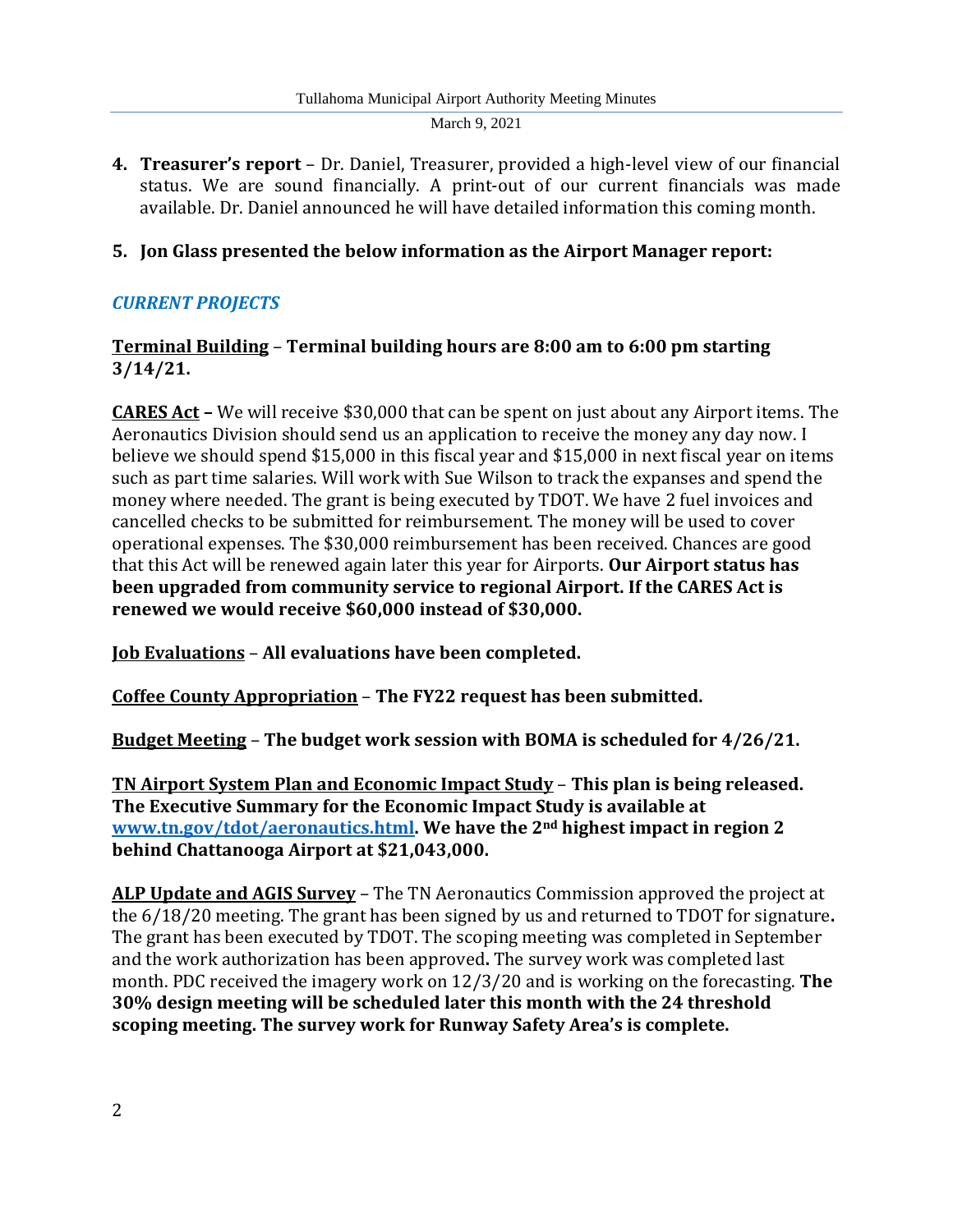**North Taxiway Overlay** – The TN Aeronautics Commission approved the project at the 6/18/20 meeting. The grant has been signed by us and returned to TDOT for signature. The grant has been executed by TDOT. The scoping meeting was completed in September and the work authorization has been approved. The preliminary design work is scheduled to be reviewed the week of 10/12/20. The design phase will continue until the project is ready to bid in the February time frame. With bids received we will then request the construction grant. Work will involve full depth replacement and the taxiway will be shut for about 3 weeks. The 2nd Engineer grant through the bid phase has been submitted for TDOT approval. We will start the bid phase of the project over the next month. **Advertisements for bid will run on March 28 with a bid opening date of April 16.**

# **Airport CIP List**

## **These are the projects that have been ranked by the Board for priority over the next 4 years:**

- 1. Runway 18/36 concrete repair (\$400,000).
- 2. Runway 6/24 crack repair and seal coat (\$375,000).
- 3. New Airfield Electrical vault or VOR building (\$150,000).
- 4. Drainage repairs Undetermined (\$125,000).
- 5. Ramp/Taxiway Concrete Repair (\$500,000).

#### **We had our annual meeting on 10/7/20 with TAD and PDC. Item 3 and 4 will be submitted for TAD consideration in 2021.**

**Runway 6/24 Seal Coat and Crack Repair –** Aeronautics Division advised Jon Glass that we did make the list for this work to be completed this year at no cost to the Airport**.** The Engineer Company inspected runway 6/24 last month and will do some core samples later this month**. The Aeronautics Division is running behind with west TN Airports. This work will be completed in 2021.**

**Maintenance Contract** – We get reimbursed 50% on this grant up to \$39,600 each year or a \$19,800 reimbursement. The FY 19 contract will be returned to TAD for execution this week**.** Reimbursements in the amount of \$19,458.73 have been submitted to Blackcat**.** We have received the final reimbursement of \$3,418.78 for FY19. The terminal building parking lot seal coat work was completed under the pavement maintenance project saving us about \$8,500 on the maintenance contract grant. We received a \$13,680.13 reimbursement last month. Reimbursement for the \$1,319.87 will be submitted on 6/8/20. We have received full reimbursement for the 2019 grant. The 2020 grant has been executed by TDOT. **I will start working on reimbursements for the last half of 2020.**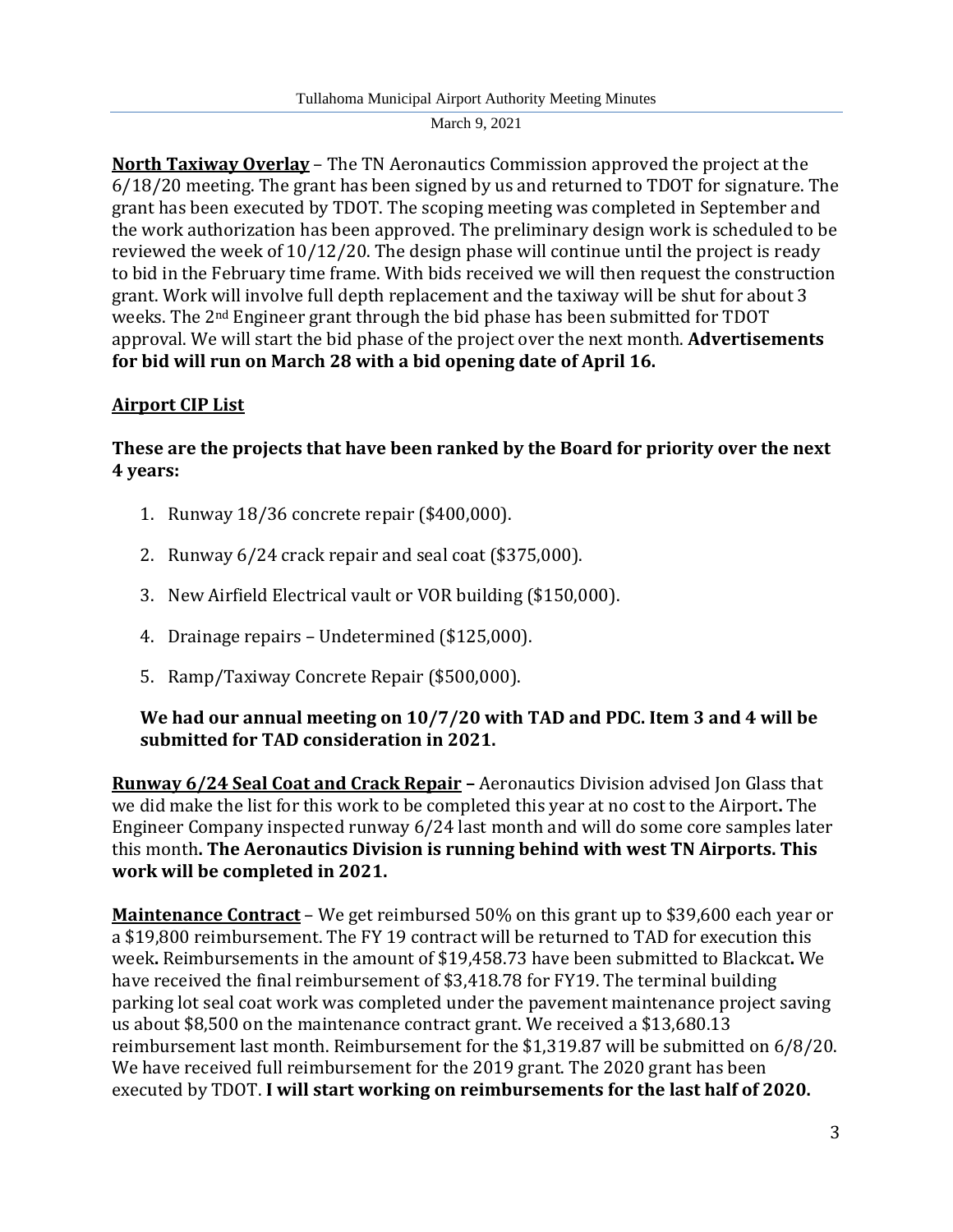**Airport Inspection** – I have requested TAD to complete the Airport inspection earlier this year so any issues can be corrected prior to the AOPA Fly-In. They did the inspection on 6/4/19 and I should have the report in a week. We had no section 1 violations and received our Airport license. Aeronautics Division completed the Airport inspection the last week of July. The section 1 violation involves the runway 24 threshold lighting. An Engineer grant has been submitted to TAD to correct this issue. This project will consist of changing the threshold markings and lighting. It will be an estimated \$90,000 grant with a 5% local share. It is not eligible for the local share to be paid by the CARES Act since it was not on our CIP list. The Engineer grant has been submitted to TDOT for approval. The letter has been submitted to TAD to extend our conditional Airport license until this project is complete. The Engineering grant has been executed. **The scoping meeting will be scheduled later this month with the 30% design meeting on the ALP update.**

#### *FUEL SALES*

Fuel sales for the month of February 2021 were 9,254.18 gallons. This is a 2,499.29 gallon decrease in the 11,753.47 gallons sold in February of 2020. All outstanding fuel invoices have been reimbursed to the City except for the AVGAS and Jet fuel still in the tank.

# **Fuel Sales 1/1/21 to 2/28/21 = 23,132.61**

Fuel Sales 1/1/20 to 2/28/20 = 24,889.6

| <b>February 2021</b> | <b>AVGAS</b> | AVGAS SS | <b>Total</b> |
|----------------------|--------------|----------|--------------|
| <b>Gallons</b>       | 605.2        | 610.88   | 1,216.08     |
| <b>Flow Fee</b>      | \$60.52      | \$61.08  | \$121.60     |
| <b>Pump Fee</b>      | \$302.60     | \$152.72 | \$455.32     |

| <b>February</b><br>2021 | <b>Jet Full</b><br><b>Price</b> | <b>Jet Discount</b> | <b>Total</b> |
|-------------------------|---------------------------------|---------------------|--------------|
| <b>Gallons</b>          | 465                             | 7,573.1             | 8,038.1      |
| <b>Flow Fee</b>         | \$46.50                         | \$757.31            | \$803.81     |
| <b>Truck Fee</b>        | \$46.50                         | \$757.31            | \$803.81     |
| <b>Pump Fee</b>         | \$465.00                        | \$5,186.29          | \$5,651.29   |

Total AVGAS & Jet Gallons = 9,254.18 Total Flow Fee = \$925.41 Total Jet Truck Fee = \$803.81 Total Pump Fee =  $$6,106.61$ Total Employment Cost = \$5,560.00 **Jet Truck Fee Minus Rental = -\$46.19 Pump Fee Minus Employment Cost = +\$546.61**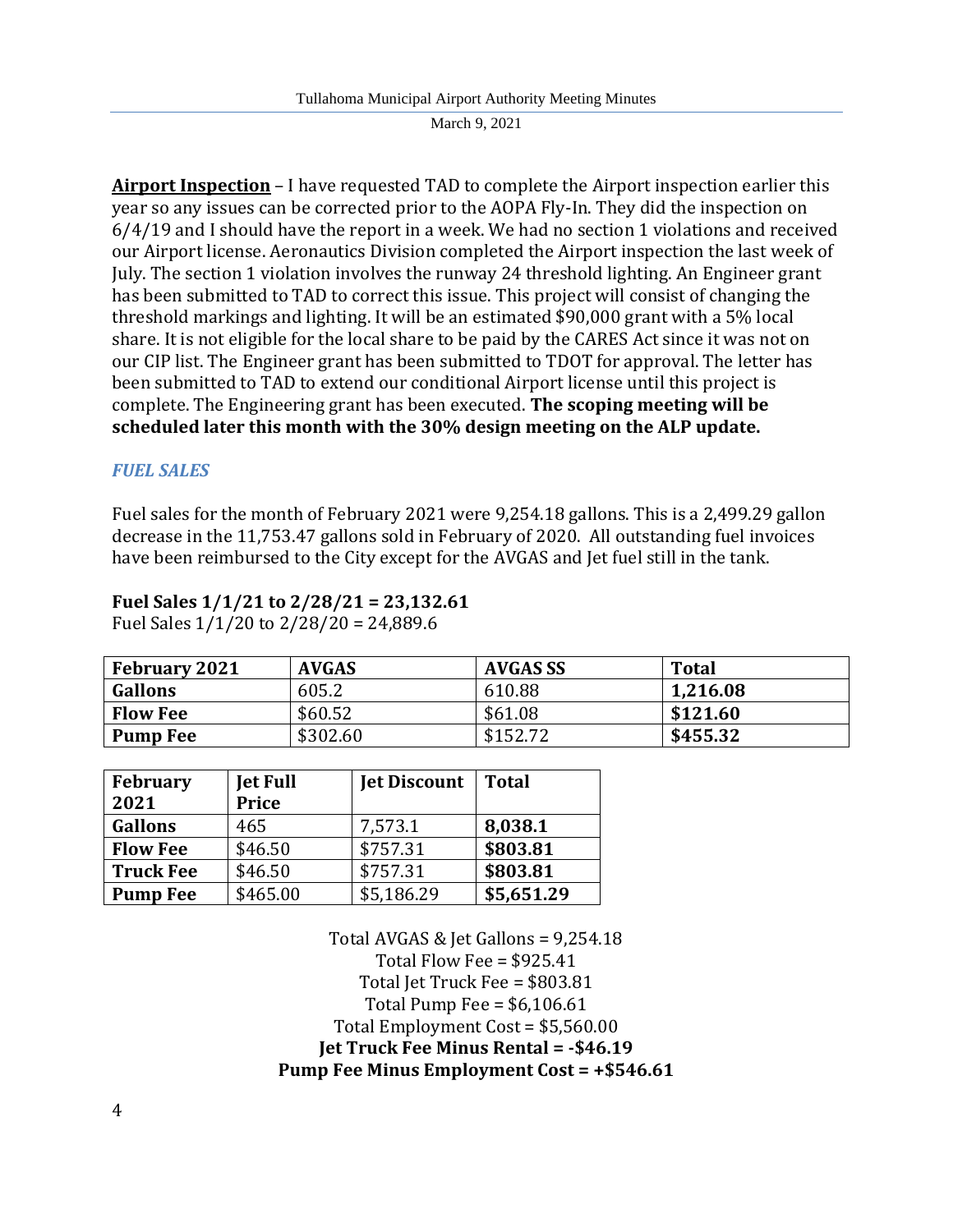#### *FUEL PRICES*

| 3/2/21       | Tullahoma | Shelbyville | Winchester | McMinnville | Maury  | Murfreesboro |
|--------------|-----------|-------------|------------|-------------|--------|--------------|
|              |           |             |            |             | County |              |
| <b>AVGAS</b> | \$3.95    | \$3.95      | \$3.95     | \$3.79      | \$4.18 | \$4.28       |
| SS           |           |             |            |             |        |              |
| <b>AVGAS</b> | \$4.20    | \$4.15      | \$4.15     |             | \$4.39 | \$4.48       |
| <b>FS</b>    |           |             |            |             |        |              |
| Jet          | \$3.65    | \$3.59      | \$3.95     | \$3.39      | \$3.60 | \$3.39       |

Airports within 50 miles of Tullahoma Average AVGAS price - \$4.38 Average Jet price - \$4.00

## **The buy price on AVGAS has risen \$1.24 since 11/2/20.**

#### *AIRPORT FUEL SALES*

| <b>DATE</b>          | <b>FUEL SOLD</b> |
|----------------------|------------------|
|                      | (gallons)        |
| <b>February 2021</b> | 9,254.18         |
| <b>February 2020</b> | 11,753.47        |
| <b>February 2019</b> | 13,337.95        |
| <b>February 2018</b> | 9,667.26         |
| February 2017        | 8,966.20         |

#### *ANNUAL FUEL SALES (Gallons)*

| 2020 | 212,645.23 |
|------|------------|
| 2019 | 255,545.34 |
| 2018 | 234,691.04 |
| 2017 | 192,043.95 |
| 2016 | 219,458.44 |

## *MAINTENANCE/NAVAID PROBLEMS*

**Fuel Tanks** – No problems or outages for February 2021. **Fuel filters replaced in February.**

**VOR** – FAA has sent out notices regarding the decommissioning of the VOR.

**AWOS** – No problems or outages for February 2021. **Working on changing the Tullahoma pronunciation. It is scheduled to be changed in late January or early** 

**February.**

**Veeder Root Fuel System** – No problems or outages for February 2021.

**RUNWAY AND TAXIWAY LIGHTS** – No problems or outages for January 2021. **We have ordered 3 LED upgrade kits for airfield signs that are not working. They were installed on 3/4/21.**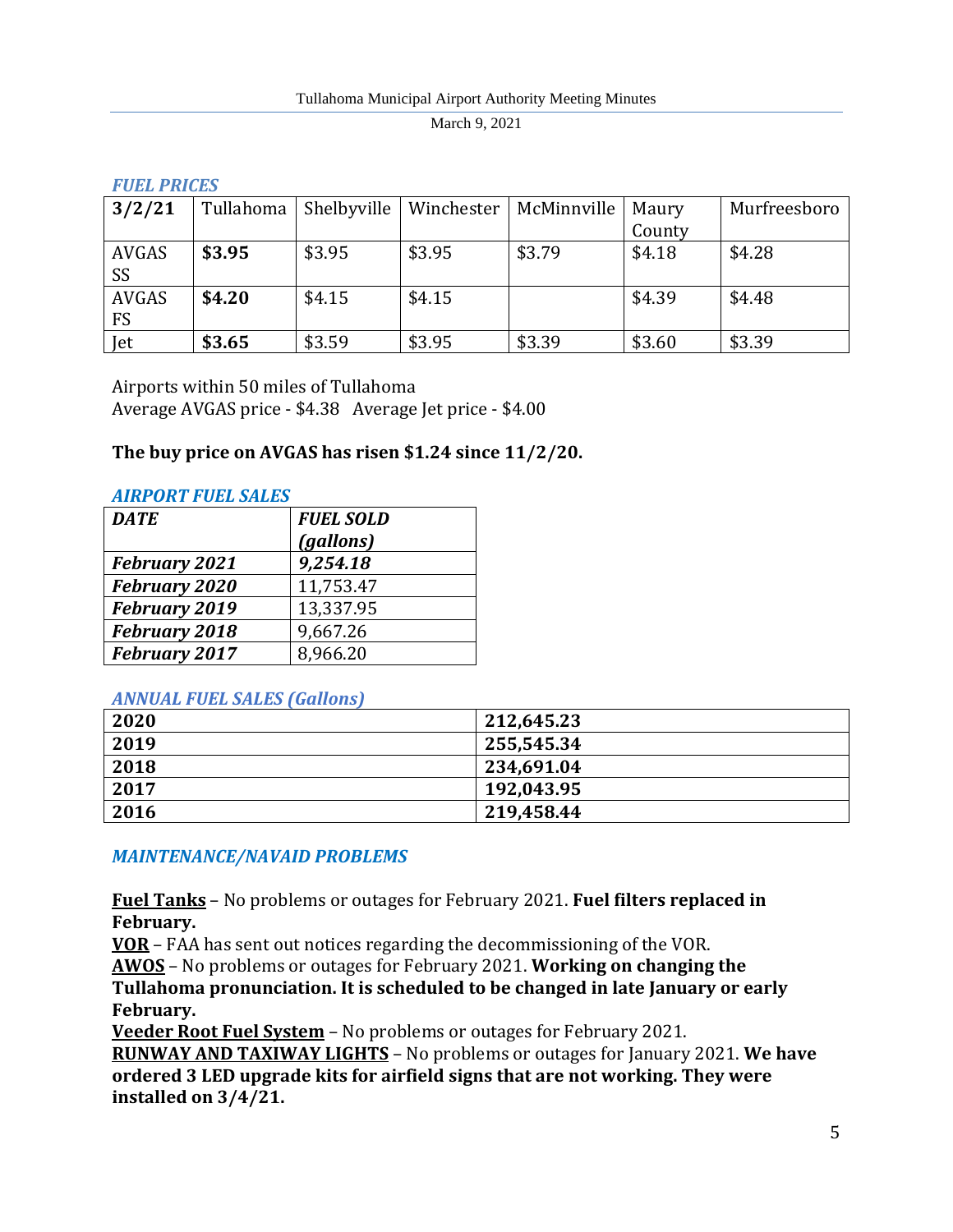**REILS AND PAPI** – No problems or outages for February 2021.

*HANGAR RENT/INSURANCE*

#### **OVERDUE RENT** –

**EXPIRED INSURANCE CERTIFICATE** – None **OTHER** – None

*AIRPORT MARKETING/PRESENTATIONS* – None

- **6. Old Business:**
	- **A. North Hangar Improvements – Bill Stuart has all materials and equipment staged for work on the bathrooms and he plans to complete work by April 1.**
- **7. New Business**
	- **A. Engineer Agreement – PDC has merged with Goodwyn, Mills and Cawood, LLC. (GMC) from Alabama. A motion was made and approved to sign the assignment of contract provision in our agreement with PDC.**
	- **B. UTSI Lease Agreement – UTSI has requested permission to assign the lease over to XP Services for hangar S301. A motion was made and approved to terminate the UTSI lease and enter into a new lease agreement with XP Services for hangar S301.**
	- **C. Skydiver Update – Leslie Fritz reviewed the schedule of events for TN Skydiving. She discussed a proposal to place live stream camera at the Airport for You tube. Board members did not show any interest in approving the request.**
	- **D. Officer Elections – A motion was made and approved to keep all officer positions the same.**

 **Paul Sirks – Chairman Karla Smith – Vice-Chairman Dr. Don Daniel – Treasurer Dr. Mike Rutherford – Assistant Treasurer Jennifer Benetti-Longhini – Secretary Dr. Jim George – Assistant Secretary**